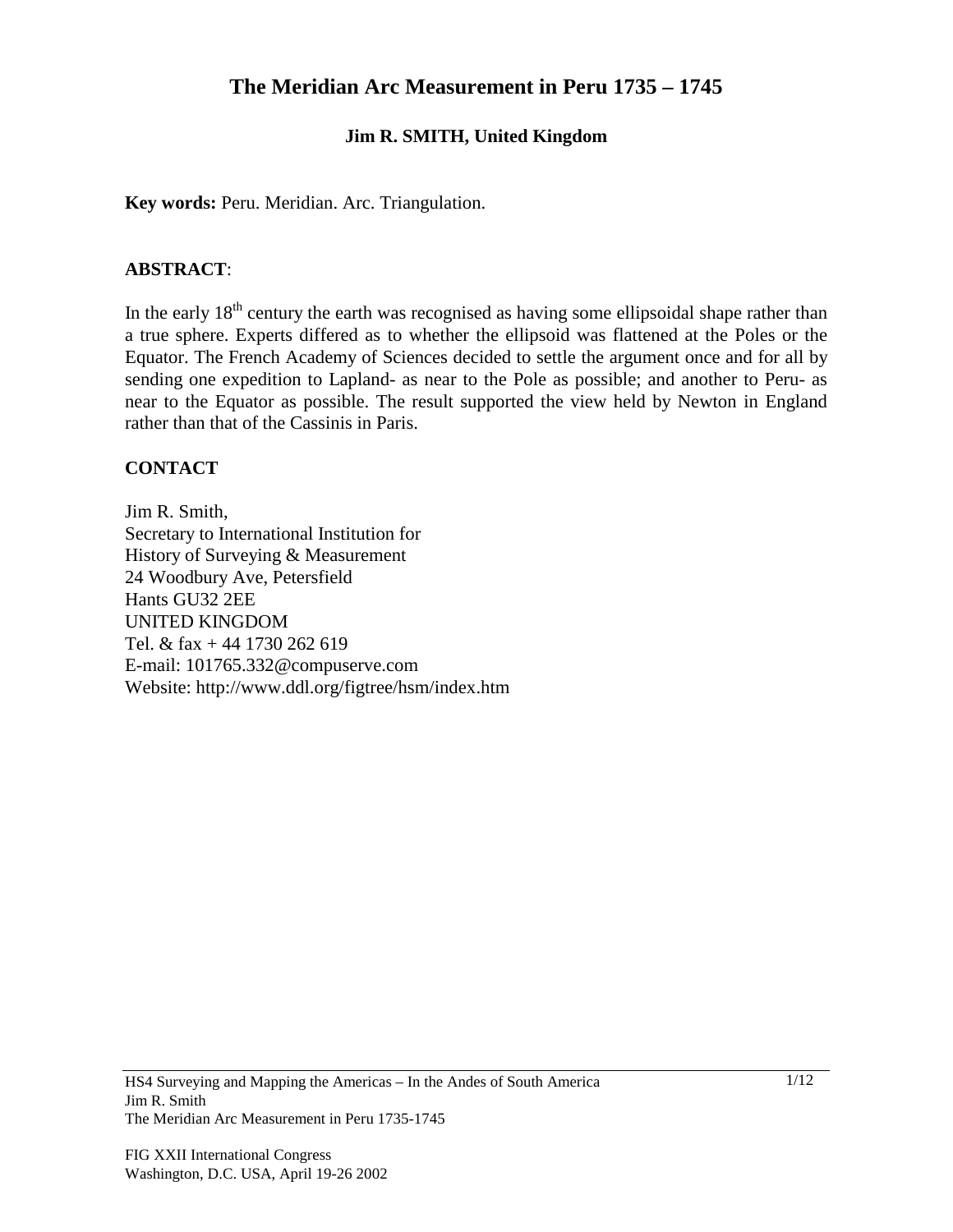# **THE MERIDIAN ARC MEASUREMENT IN PERU 1735 – 1745**

# **Jim R SMITH, United Kingdom**

## **1. BACKGROUND**

The story might be said to begin just after the mid 17th century when Jean Richer was sent to Cayenne, S. America, to carry out a range of scientific experiments that included the determination of the length of a seconds pendulum. He returned to Paris convinced that in Cayenne the pendulum needed to be 11 lines (2.8 mm) shorter there than in Paris to keep the same time.

This result did not impress J.D. Cassini who considered the evidence to be too flimsy but soon other French scientists were obtaining results that suggested the pendulum required to be shortened as one went towards the equator.

Up until around this time the earth had been considered as a true sphere (i.e. could be defined by one measure be it radius or circumference), but Newton in England and the Cassinis in France were of the opinion that it was not truly spherical but flattened in some way. Unfortunately they had opposing theories – the Cassinis said that it was flattened at he Equator i.e. a prolate spheroid, whereas Newton said it must be flattened at the poles i.e. an oblate spheroid. The observations of Richer supported the theory of Newton.

The Cassini family embarked on the measurement of a series of meridian and parallel arcs in France and by 1734 five such arcs all gave the same conclusion - the earth was prolate. Such a wealth of proof could surely not be wrong but nevertheless the French Academy of Sciences was persuaded to try and settle the matter once and for all.

Arising from various suggestions it was decided to send one expedition as near to the Equator as possible and another as near to the Pole as possible. Such an arrangement should help to overcome the effects of instrumental error by virtue of being as far apart as sensibly possible in terms of latitude with one measure near the Equator and the other as near to the pole as possible. The French arcs had all been within a few degrees of one another and it was felt feasible that any small variations in the earth's shape might be swamped by instrumental and other errors over such a narrow range of latitude.

The expedition to Lapland was led by Pierre Maupertuis and included Anders Celsius (of thermometer fame) and Alexis Clairaut. They left Paris in April 1736 and returned there in August 1737 with results that again supported Newton.

The expedition to Peru left Paris in April 1735 and only arrived at the site in Peru in June 1736. They were to be there until 1743.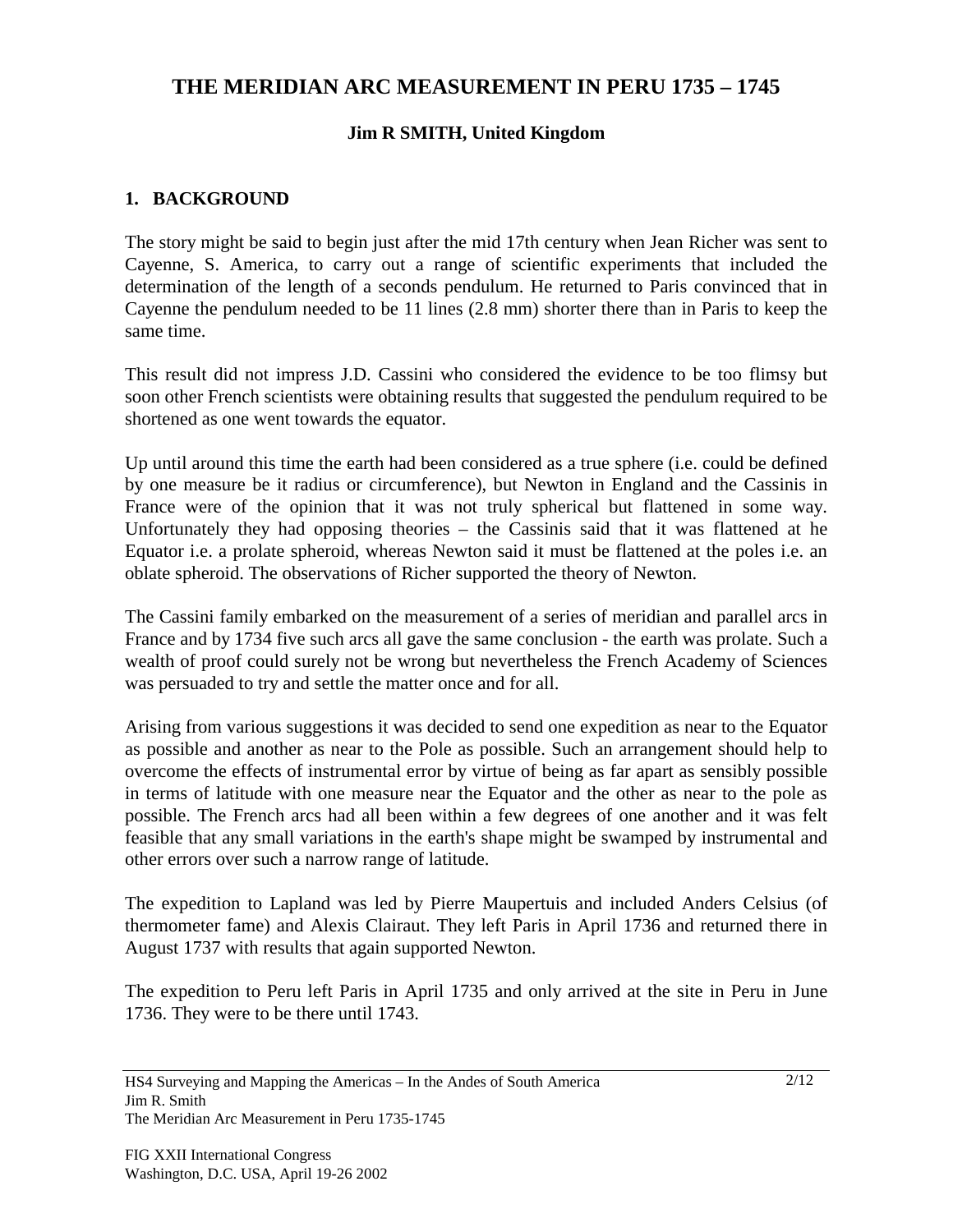# **2. THE CAST**

Before describing the work of the expedition it may be useful to give brief comments of the main cast.

Louis Godin. Age 31, son of a lawyer. He was a philosopher and astronomer. He became a member of the Academy of Sciences at 21 and edited the early volumes of its Memoirs. In 1733 he wrote a paper that discussed the shape of the earth.

Pierre Bouguer. Age 37, son of a Professor of Hydrography. He was an infant prodigy and succeeded his father as Professor at the age of 32. He invented the heliometer and constructed refraction tables. He was one of the first to use a knife edge support for a pendulum. While on the expedition he made the first observations into the effect of the attraction of mountain masses on the plumb line.

Charles Marie de La Condamine. Age 34, son of a wealthy tax collector. He took a deep interest in all things scientific.

After returning from Peru he took an active part in the establishment of an international standard of length. He favoured the seconds pendulum but died 20 years before the appearance of the metre which included the results of the Peru work in its determination.

Jorge Juan. Age 23, orphaned at 3 he was brought up by an uncle. He joined an elite naval organisation when he was 16 and later rose to Captain in the Spanish navy. He was elected to several scientific academies and in 1767 became Spanish Ambassador to Morocco.

Antonio de Ulloa. Age 19, son of an economist. He went to sea when he was 14 and later rose to Captain in the Spanish navy. On return from Peru he was captured by the English. After his release he was elected to several scientific academies and became Governor of part of Peru and later of Louisiana.

# **3. THE OUTWARD JOURNEY**

The expedition to the Equator left Paris in April 1735 under the direction of the 3 Academicians Godin, Bouguer and La Condamine and when they reached Carthagena in November 1735 they were joined by the two Spanish Naval Officers Juan and Ulloa. This was a political arrangement since Peru was at that time under Spanish rule.

Wherever they called for provisions or a change of ship the time was spent doing local surveys or taking a variety of scientific observations. Even during the voyage they made numerous observations for magnetic variation, latitude and longitude; the last of which in places varied by as much as 40 from the existing charts.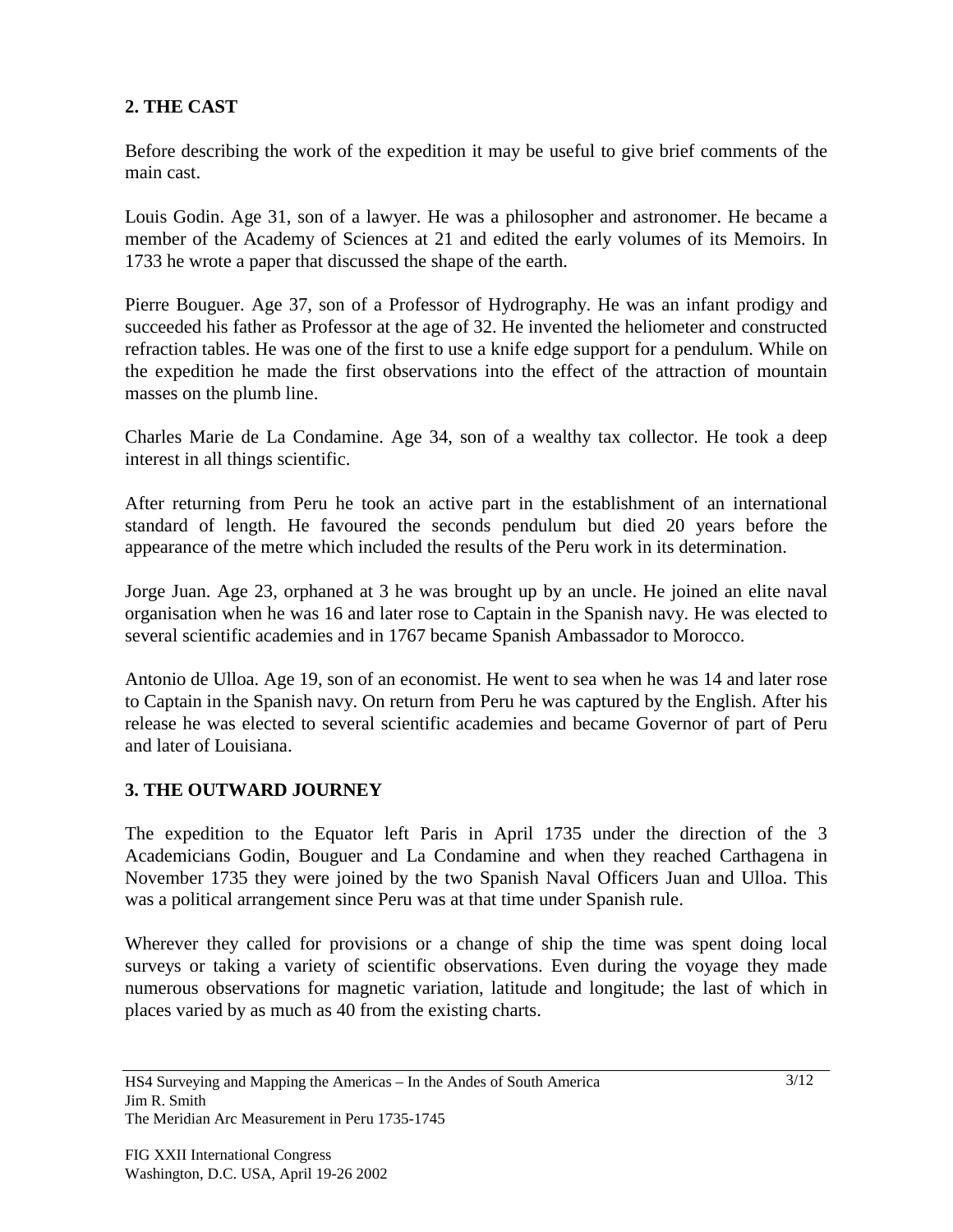From Carthagena there was a choice of route to Quito - one up river and over the mountains for some 900 miles, the other continuing by sea, crossing the isthmus of Panama and then sailing down the coast to a suitable disembarkation. Fear for the safety of the instruments led to their choosing the second route. They reached Guayaquil on 25th March 1736.

Among the observations they made a point of recording in the various publications were the temperatures. This they did in terms of the new Réaumer scale which at that time had 1000 as the freezing point and 1080 as the boiling point although it was not long before the thousand was dropped. Thus when they consistently recorded values in excess of 1025 (around 901 F) and you add in the heavy rains, numerous vicious insects, snakes, scorpions and the like it is not difficult to imagine the overall inhospitability of the area.

Before moving inland to the Andes they investigated the coastal area and mapped much of it by plane table. In particular they left an inscription on a rock at the Equator near Palmar.

From the coastal area Bouguer and La Condamine went separate ways towards Quito as did Juan and the others. All routes were extremely hazardous with dangerous rapids, frightening precipices, roads deep in bog and almost inpenetrable forest providing the ingredients of some of the worst travelling in the world. Even so ' scientific activities did not cease and La Condamine on rediscovering rubber was able to put it to good use. On the same journey he discovered platinum.

It was not until 10 June 1736 that the whole group was reunited in Quito. In climbing from sea level to Quito Bouguer found a change in his barometer of 8 inches while at the top of a nearby mountain it was down by a further 4 inches. From these and other barometric observations he derived a logarithmic relation between pressure and elevation.

Figure 1 below, shows the scheme of Bouguer and La Condamine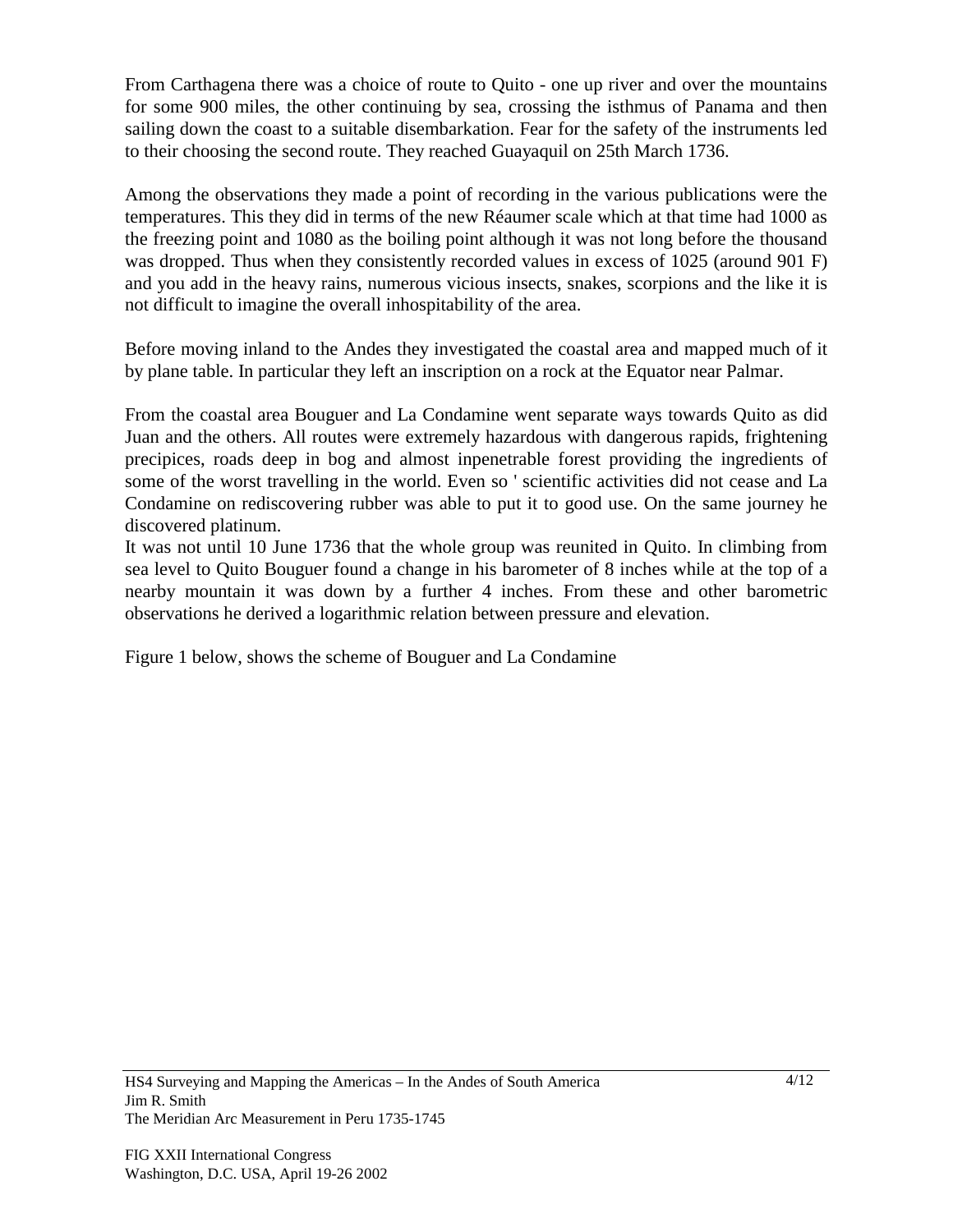

HS4 Surveying and Mapping the Americas – In the Andes of South America Jim R. Smith The Meridian Arc Measurement in Peru 1735-1745

FIG XXII International Congress Washington, D.C. USA, April 19-26 2002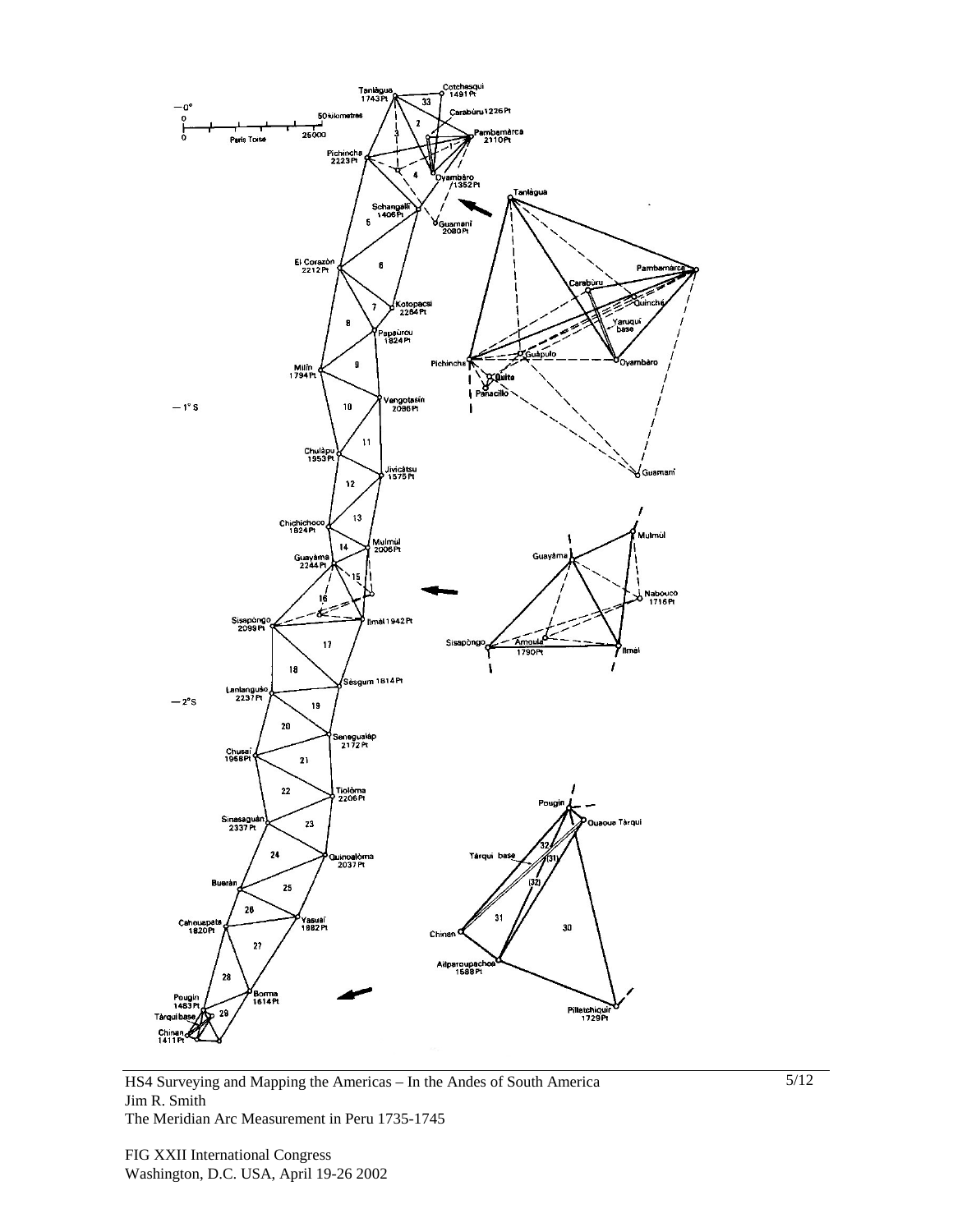#### **4. THE TOPOGRAPHY**

The high Andes, in survey terms gave extremely high survey stations - the lowest was at 2390 m and the highest at 4555 m. The survey scheme of Figure 1 shows the heights in Paris Toise, where  $1 \text{ m} = 1.95 \text{ Pt}$ . Add to this that some were snow-covered, volcanic and subject to the severest of storms and they will be seen to be most uninviting. The tracks wended tortuous routes along precipitous mountain slopes where even the mules had difficulty finding footholds. On occasions a mountain would be occupied for a month to get an hour's observations. Food was scarce and the local Indian helpers unreliable.

### **5. BASE LINES**

Survey started from a baseline at Yarouqui on the plains near Quito for which there had been 2 months reconnaissance. 6273 toise (12226 m) long it was divided into sections where the vertical angles were measured from one or other terminal to each intermediate point in turn.

After 8 days required to clear the line it was then marked with poles. The group divided into two measuring parties each with 3 wooden measuring rods of 20 ft length, tipped with copper. The rods were of different colours to ensure that they were always used in the same sequence. Daily comparisons were made against a field standard calibrated against the toise brought from France, and which came to be known as the 'Toise du Perou". To keep the rods in correct alignment a cord was stretched between successive poles. A plumb line was used to ensure correct positioning of the bars if horizontal contact was not possible between them. The terminals were marked with millstones.

Agreement between the two measuring parties was to 3 inches. An alternative reduction procedure involved relating the intermediate points to the sloping line between the terminals. The measured lengths were then corrected to give the length of the slant line between the terminals. The two methods of reduction agreed to 0.012 t (23 mm).

The second baseline to the South was measured at Tarqui near Cuença. The method was similar except that for part of its length it was across a shallow pool and here the rods were floated into contact and tied to stakes to keep them in place. When reduced to the level of the Northern baseline it was 5259 toise (10 250 m).

With regard to temperature changes little is said in the printed documentation. Mean temperatures were taken as  $10.5^{\circ}R$  at the Northern base and  $16 - 17^{\circ}R$  at the Southern one. When meaned they were the same as the temperature at which the toise bar had been standardised so no temperature corrections were deemed necessary.

#### **6. ANGLES**

The triangulation angles were measured by means of quadrants. These ranged from 21 inches (0.53 m) to 3 feet (0.91 m) in radius and were all on heavy cast iron stands. They were among the first such instruments to have telescopes attached and hence an essential requirement was

HS4 Surveying and Mapping the Americas – In the Andes of South America Jim R. Smith The Meridian Arc Measurement in Peru 1735-1745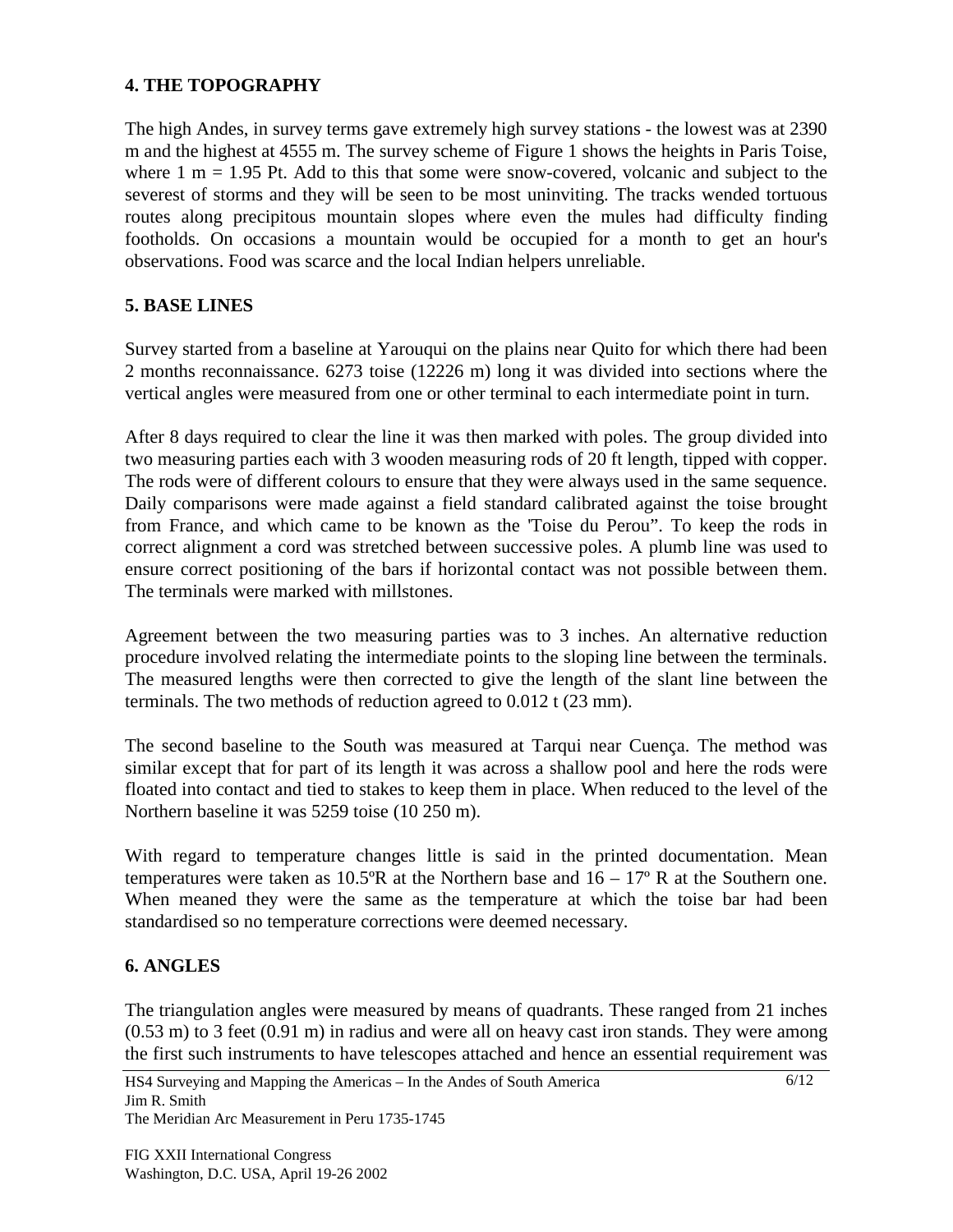meticulous verification that they related correctly to the arc. The graduations on the arc were marked by manual methods and similarly needed extensive checking procedures. La Condamine devised an interesting method for this check.

He set out a straight line, of say, 1500 toise (2925 m) and treated this as the diameter of a circle. The quadrant was correctly centred at the centre of the circle. The semi circle was subdivided into different numbers of equal parts e.g. 3, 4, etc so that successive checks could be made on 6º, 45º etc. For the smaller angles he set out a distance of 500 toise (975 m) from the quadrant and stretched a cord at right angles at the end. On this he put marks to indicate the tangents of successive degree values. In this way individual graduations could be checked to a few seconds of arc.

It must be remembered that a quadrant measured the angle in an inclined plane and as such had to be reduced to the horizontal. This was the first use of spherical trigonometry in geodesy.

For the astronomical observations zenith sectors of 12 ft (3.7 m) radius were used. Their limbs were limited to just a few degrees in keeping with the parameters of the chosen stars. Because of the extensive observing programme at each terminal the equipment was housed in a makeshift observatory. When transported to Peru the sectors had limbs of 30º but this was too cumbersome for convenience in observing so an ingenious method was devised to allow shorter limbs of only 3º or 4º to be built on the spot. Normal division by dividers and scale would have been too difficult to obtain acceptable accuracy on site. To decide on an acceptable size of limb they started from the intended range of zenith distances. For Tarqui this was 3º 22'. Now an angle of 15" less than this was equivalent to a chord of 1/17 of the radius. Thus for an arc of  $(8 \text{ inch} 6 \text{ line}) \times 17 = 12 \text{ ft} 6 \text{ inch}$ . From an arc of  $8 \text{ inch} 6 \text{ line it}$ was possible to step off this amount 17 times to determine the centre of the arc. The sector was fitted with a micrometer where 3 divisions were approximately 1 second.

Verification of the graduations both of the sector and the micrometer divisions was achieved in a manner similar to that for a quadrant.

When ready the sector was set up on a stable base in the observatory with the limb kept accurately in the meridian plane. It was possible to reverse (change face) as a means of eliminating some of the error sources. Temperature changes would have caused considerable problems so was kept as constant as possible.

Bouguer made a tenuous connect of the heights to sea level as illustrated in Figure 2. Isle de L' Inca was an island in a river near to the sea and Niguas was.the only other intervening point visible. Much of the difficulty with this connection was the continuous fog that blanketed the area between the mountains and the sea.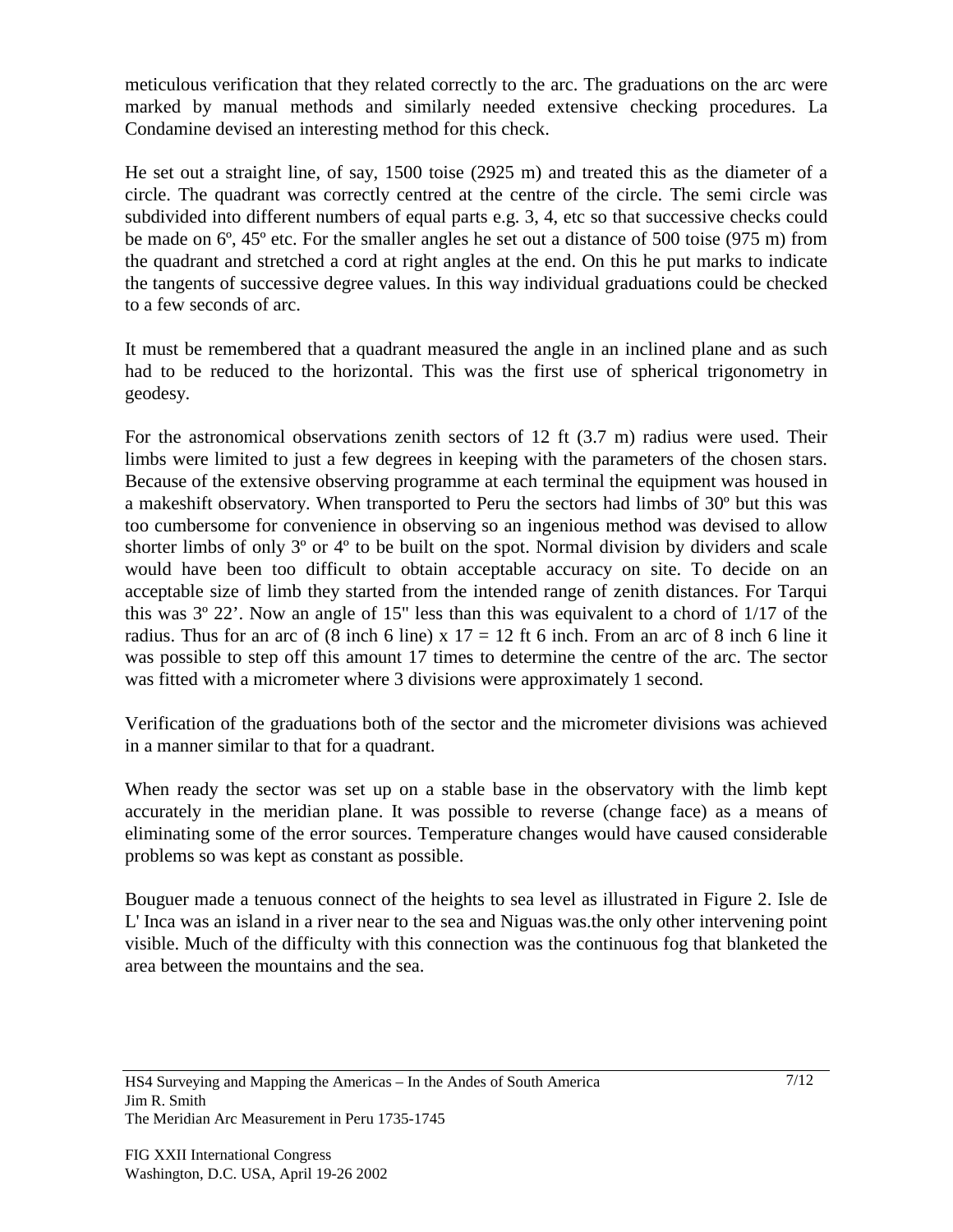



#### **7. RESULTS**

Arc amplitude  $3^{\circ} 07' 01''$ <br>Whence 1° 56 749 tois

Arc length 176 950 toise 56 749 toise at sea level.

HS4 Surveying and Mapping the Americas – In the Andes of South America Jim R. Smith The Meridian Arc Measurement in Peru 1735-1745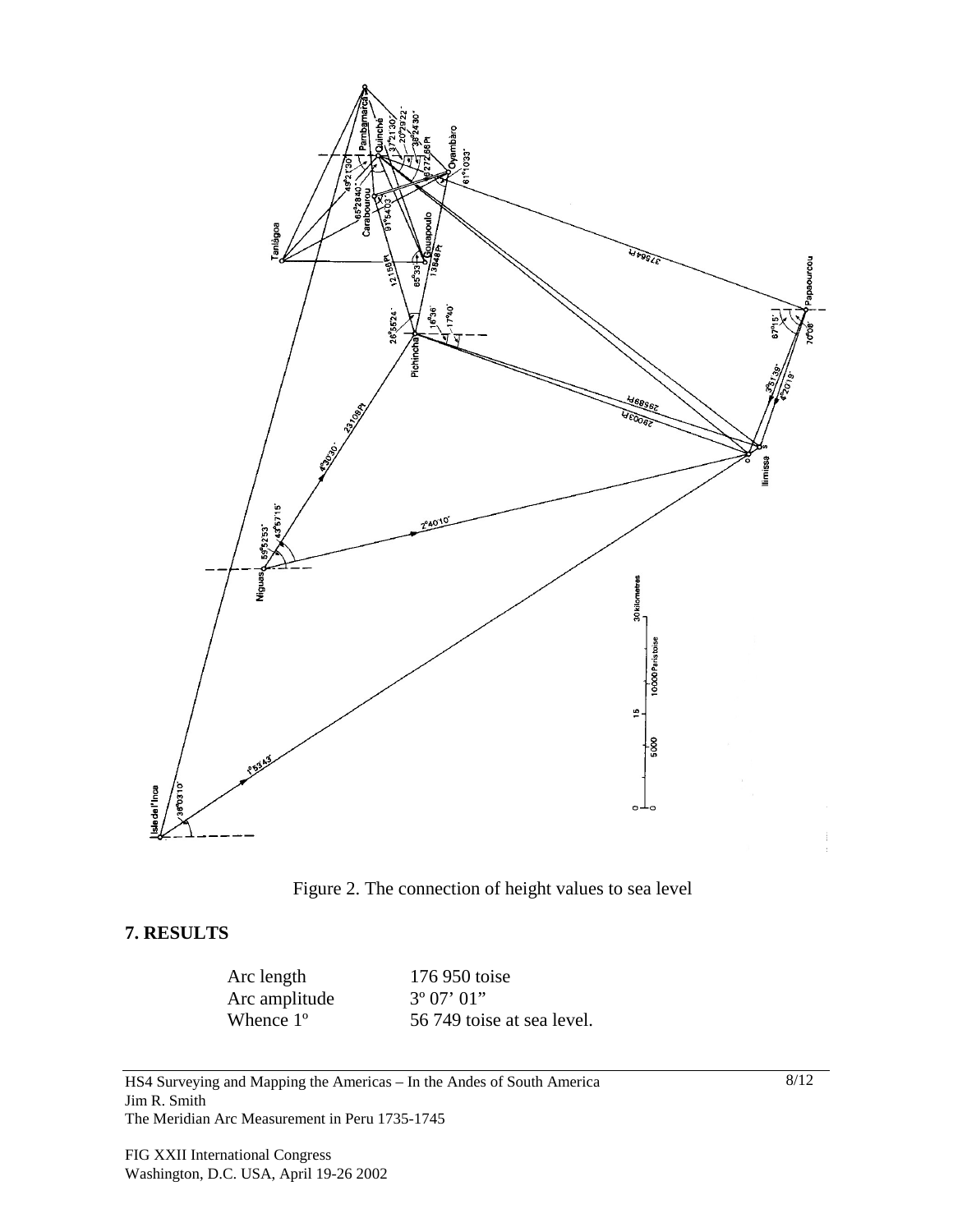These only form one set of results from several that were computed. This arose because:-

- a) both Bouguer and La Condamine made separate calculations by slightly different routes and using slightly different values for some angles.
- b) both Ulloa, and Juan with Godin, extended the arc somewhat and produced their own results.

The outcome of the long sojourn in S America was that the shape of the earth as suggested by Sir Isaac Newton was the correct one even if the actual values of the two minor axes would be refined over many more years and by virtue of many more arc measures. Whilst Newton derived a figure of 1:229 for the flattening of the ellipsoidal shape, a combination of the results from Lapland with those of Peru gave 1:310. Combining the Peru results with those in France gave 1:304; with USA arc of 39° parallel, 1:301; with Lake Erie arc of 42° parallel, 1: 289; with Lake Superior meridian arc, 1:289 and with eight other arcs, 1:278. Thus it will be seen that whilst there was agreement on the shape there was still a wide variation in the form of that shape. The results from further measures of arcs and by use of other methods gradually came together over the next 200 or so years to now be accepted to lie very near to 1:298.257

# **8. EXPERIMENTS**

The survey work was supplemented with experiments in various related areas. The speed of sound was timed by use of a 4½ foot cannon and 8 pound cannon balls exploded on a mountain top. At two distant points - 5736 toise (11 180 m) and 6820 toise (13 290 m) the time was measured in half seconds to give a mean of 176.1 toise (343.22 m) per second.

Pendulum observations were made at various locations including Para near sea level and at Quito. The 28 inch pendulum was found to vibrate 31 times more often per day at Para than at Quito. La Condamine concluded that at the Equator if a 1000 pound weight was raised from sea level to the top of Mt Pitchincha, it would appear to lose 1 pound. From all this it was found that the length of a seconds pendulum at sea level at the Equator was 3 ft and 7.173 lignes.

The investigation that was of particular importance was the first attempt to determine the effect of a mountain mass on the plumb line. Bouguer took observations in the locality of Mount Chimborazo, Figure 3, and his name is retained today in relation to gravity anomalies. He chose 2 stations more or less on the same parallel one 1753 toise (3 415 m) from the centre of the mountain and the other at 4 572 toise (8 190 m). Meridian height observations on separate days to several stars, balanced north and south gave results that indicate an attraction of 7½".

He acknowledged that these results were not particularly good because the value for attraction was of the same magnitude as the accuracy of his observing procedures and thus neither proved nor disproved his theories.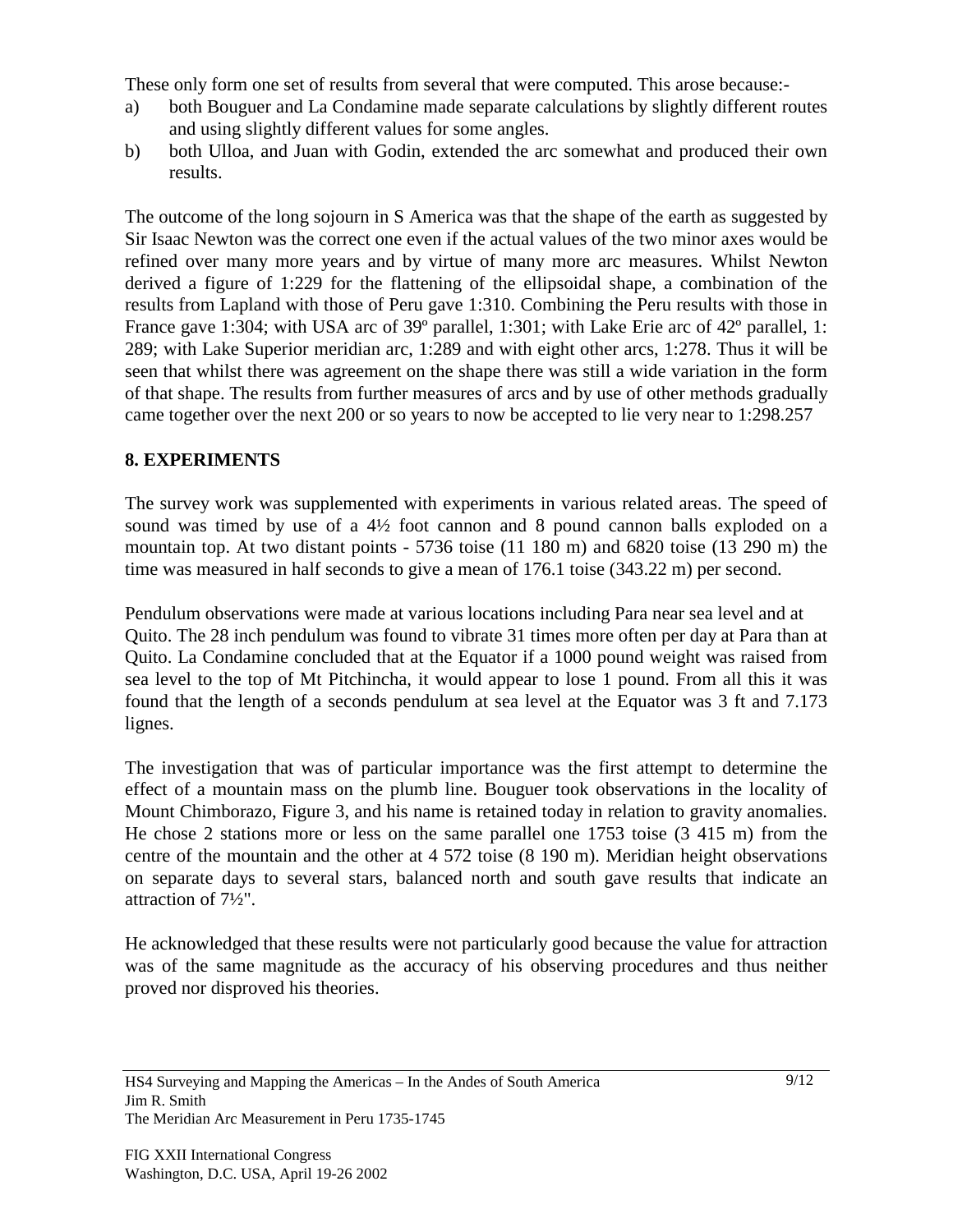

Figure 3. Points in the experiments at Chimborazo

Much barometric work was done during the expedition particularly for deriving the heights of the stations. The range of values from sea level to the summits of the Andean peaks ranged from around 28 inch of mercury at sea level to below 16 inches on the summit of El Coraçon. This led to the formulation of the first relationship between difference of height and change of pressure. The difference of height from a to d where the height values for a and b are known was given as:

Diff ht = Ht. A  $(L_a - L_d)/(L_a - L_b)$ Where  $L = Log$  of the barometric height reading  $A =$  initial known height of point A in toise a, b,  $d =$  barometric height readings at A, B and D in twelfths of lignes (12 lignes to 1 inch).

To evaluate this expression the Academicians used 10 figure logarithmic tables.

When the group travelled to S America they took with a variety of standard bars made of different materials. They experimented on these to find the various expansions for a rise of 10°R in temperature. The  $\frac{1}{2}$  toise of iron changed by 0.132 ligne whilst the  $\frac{1}{2}$  toise of copper changed by 0.192 ligne. That in brass, by 0.200 ligne. From all these observations when Bouguer finally computed the length for  $1^{\circ}$  of the meridian he applied a correction of  $+7$  toise for the variation of the metal toise as opposed to the wooden rods.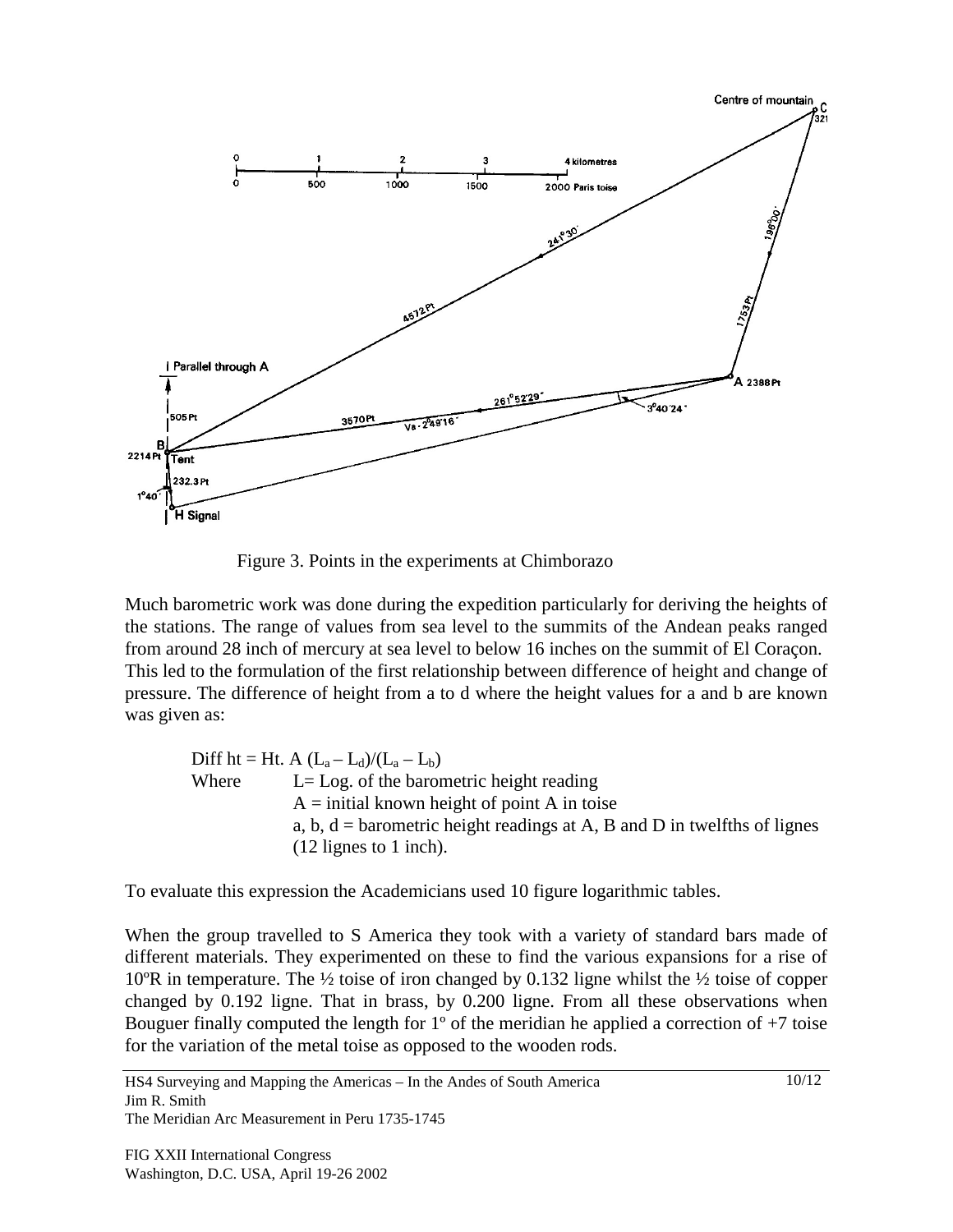It will be seen that not only was this an expedition to measure the length of a degree of a meridian arc but also one that had to push forward the frontiers of the science of the time to get the best possible results.

## **9.COMMEMORATION**

A commemorative plaque was fixed to the wall of the Jesuit Church in Quito and two pyramid shaped structures were built at the ends of the Yarouqui base but these led to considerable controversy. The basic cause of the trouble was the wording and decoration that was used. In particular the Spanish were very upset since they thought it slighted them and numerous alternative wordings were considered. Soon after their construction however the pyramids were destroyed on the orders of the Spanish Government. La Condamine was furious and raised further objections when he returned to Paris. In 1836 they were restored but in different positions. Various other plaques and monuments have appeared and disappeared over the years.

Particular mention should be made however of an epitaph in the Church at Cuença to the memory of Dr Jean Senierques, doctor to the expedition, who was murdered in the town in 1739. The moral is -do not dabble in the problems of a jilted lady.

#### **10. THE RETURN**

The members of the group split up and made their separate ways back to Europe. Three however are worthy of particular mention, La Condamine rather than return the way he had come, decided to travel down the Amazon from the Andes to the river mouth. Despite the extreme hazards he continued to make all sorts of scientific measurements as he went. The adventures were numerous but some 4½ months after leaving Tarqui he reached Para on the north coast. After waiting 6 months for a ship he finally reached Paris on 23rd February 1745.

The Spanish officers returned in separate ships after sailing round Cape Horn. Leaking like sieves they made slow progress towards Europe but unfortunately the ship with Ulloa on board was captured by the English. He was imprisoned for some while in Louisburg and then in England before returning to Madrid on 25th July 1746.

One member of the expedition, Jean Godin, and his wife Isabela, did not return to Paris until 1773, but that is another story.

#### **REFERENCES**

- Lafuente, A & Mazuecos, A. 1987. *Los Caballeros del Punto Fijo*. Editiones del Serbal Barcelona ISBN 84-7628-031-9
- Smith, J.R. 1986. *From Plane to Spheroid. Determining the Figure of the Earth from 3000 BC to the 18th Century Lapland and Peruvian Expeditions*. Landmark Enterprises.Rancho Cordova, California. ISBN 0-910845-29-8

HS4 Surveying and Mapping the Americas – In the Andes of South America Jim R. Smith The Meridian Arc Measurement in Peru 1735-1745